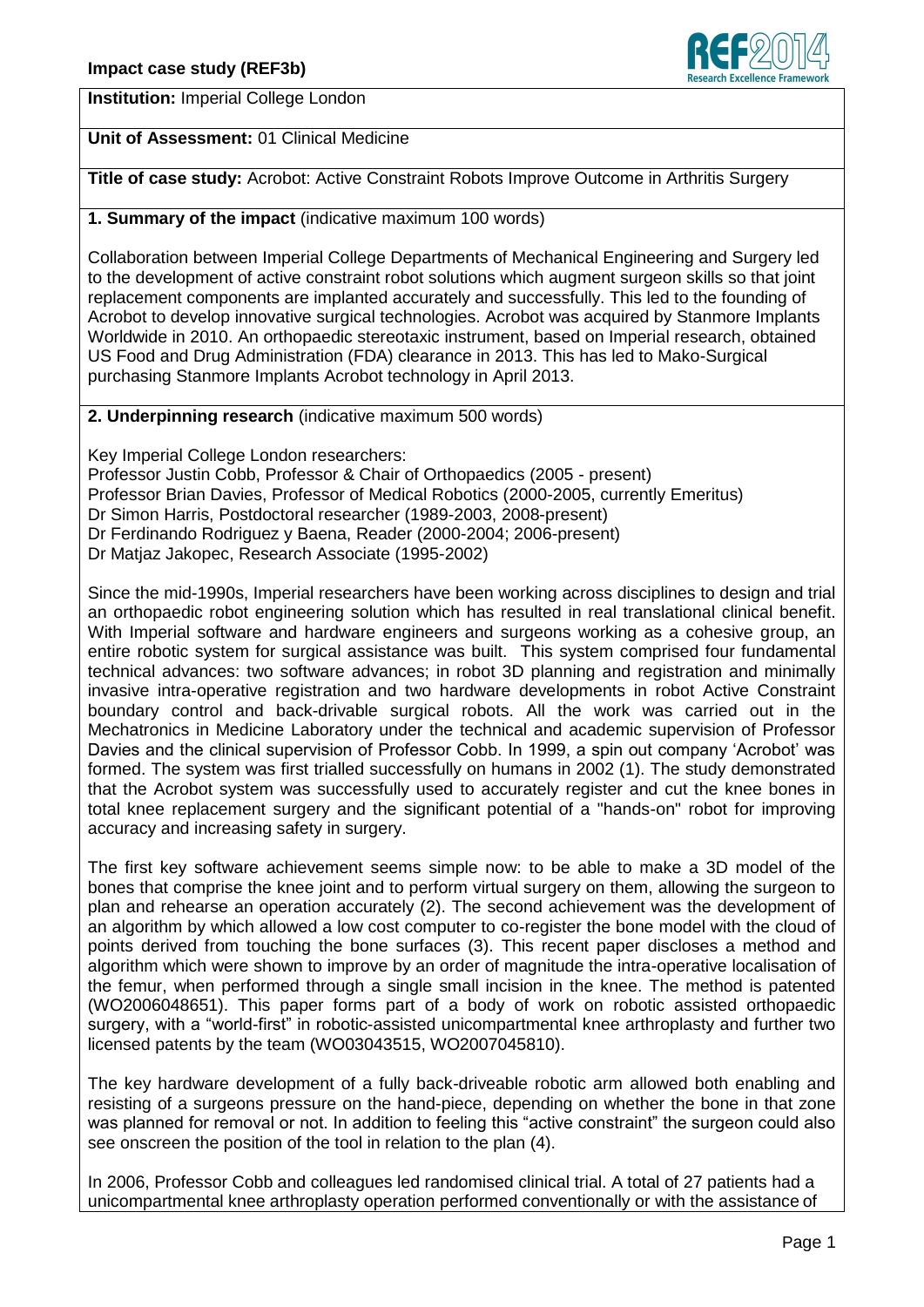## **Impact case study (REF3b)**



the Acrobot. The primary outcome measurement was the angle of tibio-femoral alignment in the coronal plane, measured by CT. The entire Acrobot group had tibio-femoral alignment in the coronal plane within 2° of the planned position, while only 40% of the conventional group achieved this level of accuracy (5). This proved that using robot assisted technology it was possible for patients to have minimally invasive procedures with 100% of cases within the 2mm/2° window that was considered desirable. In contrast the control arm cases had examples of errors of translation and angulation that were over three times those encountered in the robotic arm (6). The clinical application of a robot for unicompartmental knee arthroplasty represents a "world-first" in robotic assisted surgery.

**3. References to the research** (indicative maximum of six references)

(1) Jakopec, M., Harris, S.J., Rodriguez y Baena, F., Gomes, P., Cobb, J., Davies, B.L. (2001).The first clinical application of a "hands-on" robotic knee surgery system. *Comput Aided Surg*., 6 (6), 329-339. [DOI.](http://dx.doi.org/10.3109/10929080109146302) Times cited: 132 (as at 11<sup>th</sup> November 2013). Journal Impact Factor: 0.78

(2) Harris, S.J., Jakopec, M., Cobb, J., Davies, B.L. (1999). Intra-operative application of a robotic knee surgery system. *Lect Notes Comput Sc.*, 1679, 1116-1124. [DOI.](http://dx.doi.org/10.1007/10704282_121) Times cited: 6 (as at 11<sup>th</sup>) November 2013 on ISI Web of Science).

(3) Rodriguez y Baena, F., Hawke, T., Jakopec, M. (2013). A bounded iterative closest point method for minimally invasive registration of the femur. *Proceedings of the Institution of Mechanical Engineers, Part H: J. Engineering in Medicine*, 227: 1135-1144. [DOI.](http://dx.doi.org/10.1177/0954411913500948) Times cited: 0 (as at 11<sup>th</sup> November 2013 on ISI Web of Science). Journal Impact Factor: 1.48

(4) Davies, B.L., Harris, S.J., Lin, W.J., Hibberd, R.D., Middleton, R., Cobb, J. (1997). Active compliance in robotic surgery--the use of force control as a dynamic constraint. *Proceedings of the Institution of Mechanical Engineers, Part H: J. Engineering in Medicine*, 211(4), 285-292. [DOI.](http://dx.doi.org/10.1243/0954411971534403) Times cited: 32 (as at 11<sup>th</sup> November 2013 on ISI Web of Science). Journal Impact Factor: 1.41

(5) Cobb, J., Henckel, J., Gomes, P., Harris, S., Jakopec, M., Rodriguez, F., Barrett, A., Davies, B.L. (2006). Hands-on robotic unicompartmental knee replacement: a prospective, randomised controlled study of the acrobot system. *J Bone Joint Surg Br*., 88 (2), 188-197. [DOI.](http://dx.doi.org/10.1302/0301-620X.88B2.17220) Times cited: 46 (as at 11<sup>th</sup> November 2013 on ISI Web of Science). Journal Impact Factor: 2.73

(6) Cobb, J.P., Kannan, V., Brust, K., Thevendran, G. (2007). [Navigation reduces the learning](http://www.ncbi.nlm.nih.gov/pubmed/17603387)  [curve in resurfacing total hip arthroplasty.](http://www.ncbi.nlm.nih.gov/pubmed/17603387) *Clin Orthop Relat Res.*, 463, 90-97. [DOI.](http://dx.doi.org/10.1097/BLO.0b013e318126c0a5) Times cited: 38 (as at 11<sup>th</sup> November 2013 on ISI Web of Science). Journal Impact Factor: 2.78

**4. Details of the impact** (indicative maximum 750 words)

Impacts include: commercial, health and welfare, society Main beneficiaries: industry, patients and the public

Knee replacement is now the largest surgical industry in the developed world, with over 80,000 replacements performed last year in England and Wales, and more than a million performed worldwide with continued growth predicted for many years. However, it remains more expensive and less successful than hip replacement. Surgical-error remains a significant cause of poor outcomes across the field of conventional joint replacement. The long "learning curve" associated with a less invasive technique such as partial replacement is a powerful force delaying the adoption of newer, cheaper yet more effective techniques, hence the drive for technological assistance.

From the first 27 cases published in 2006 by Imperial surgeons, over 23,000 robot assisted CTbased partial knee replacements have now been undertaken worldwide [1]. Despite the procedure having a lower reimbursement than Total Knee Replacement, surgeons are now noticing that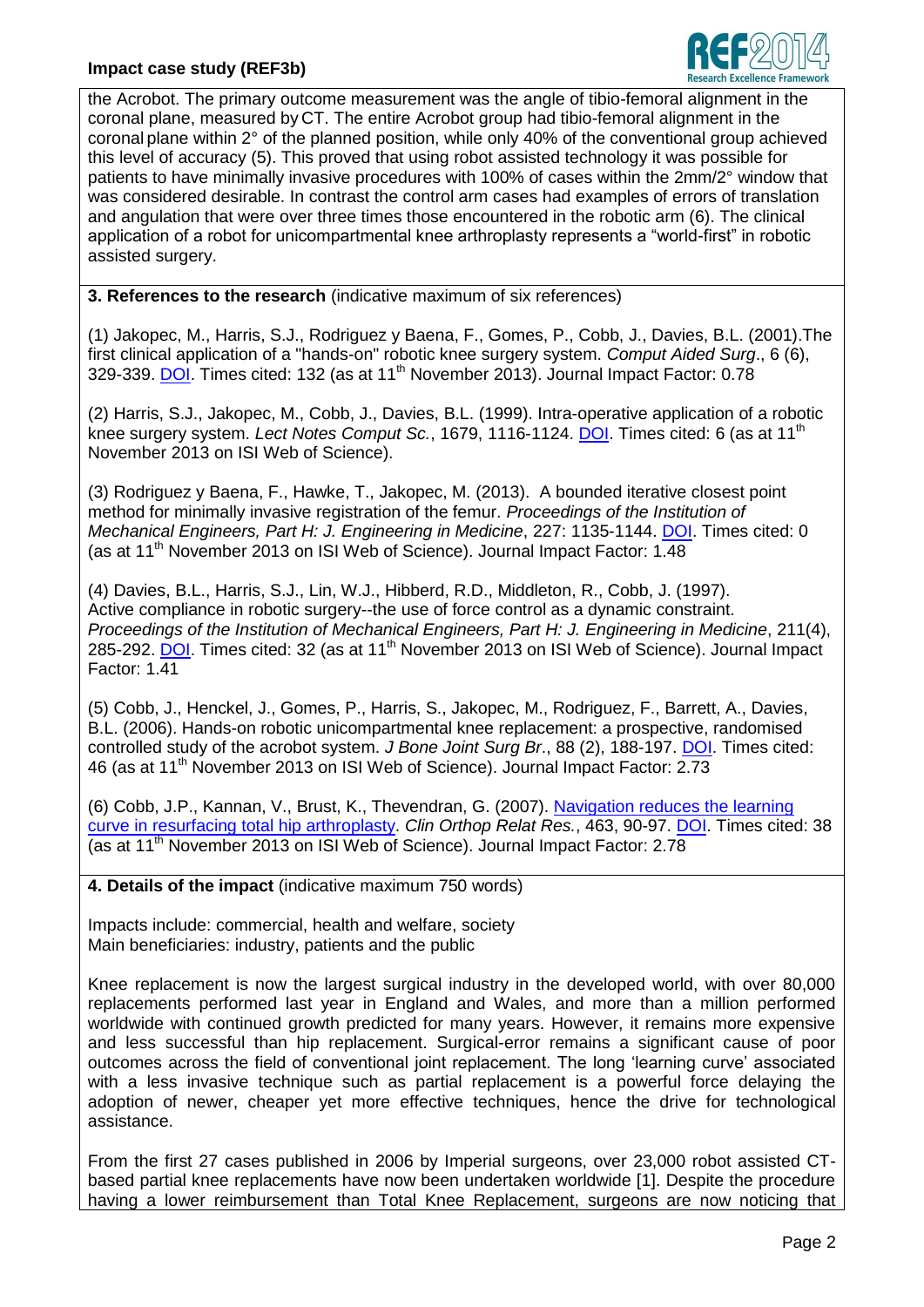

patients want a more conservative approach, and armed with the technology that enables reliable delivery of a high standard of care, they feel safe to offer it. The prospects are good for this leading to a substantial reduction in the cost of delivering appropriate care to patients with osteoarthritis of the knee. It is estimated that about 50% of all patients with osteoarthritis of the knee are suitable for this approach [2].

Our technology innovations have had considerable commercial impact. The Imperial spin-out "Acrobot" was acquired by Stanmore Implants Worldwide in 2010 [3]. The method to improve by an order of magnitude the intra-operative localisation of the femur, when performed through a single small incision in the knee (patent: WO2006048651) is incorporated into the Stanmore Sculptor Robotic Guidance Arm (RGA)[4]. The Stanmore Sculptor RGA device obtained FDA clearance to be sold into the USA in January 2013 [5]. Following USA 510K acceptance [5], Acrobot technology and patents were recently purchased by Mako Surgical [6]. Since their first clinical case in 2006, shortly after our clinical trial was published, almost 25% of partial joint replacements performed in the USA are now performed with this approach. The value of the business is in the public domain as indicated by the purchase of Mako by Stryker for \$1.65 billion [7; 2013].

Methods developed by Imperial researchers have also generated a knowledge-based economy. More than one company has used a method reported by our group as reliable ways of orienting the tibia [8]. Informally, they call it the "Cobb" method. Commercial competitors have used this method for defining the accuracy of their own systems: in 2012 (and prior to the acquisition of Stanmore Implants Worldwide), Mako surgeons reported their accuracy, using our method, and then compared their clinical and radiological outcome to the "gold standard" of robotic accuracy - the method described by us in 2006 [9]. On the back of this proven clinical demand for accuracy, planned accurate surgery is now performed in other ways too: CT-based are now enabling more complex procedures such as the world"s first robot assisted combined replacement and ligament reconstruction [10]

The programme to use robotic technologies to reconstruct injured soldiers has now gained the support of the Military, and the DMRC, Headley Court are discussing with the MSK lab the number of soldiers to be referred [10]. This marriage of high tech planning, prosthesis manufacture and robotic reconstruction (BBC1 2013) was another world first [10].

**5. Sources to corroborate the impact** (indicative maximum of 10 references)

[1] Swank, M.L., Alkire, M., Conditt, M., Lonner, J.H. (2009). [Technology and cost-effectiveness in](http://www.pediatricnews.com/fileadmin/qhi_archive/ArticlePDF/AJO/038020032s.pdf)  [knee arthroplasty: computer navigation and robotics.](http://www.pediatricnews.com/fileadmin/qhi_archive/ArticlePDF/AJO/038020032s.pdf) *Am J Orthop*., 38 (2), 32-36.

[2] Citak, M., Suero, E.M., Dunbar, N.J., Branch, S.H., Conditt, M.A., Banks, S.A., et al. (2012). Unicompartmental knee arthroplasty: Is robotic technology more accurate than conventional technique? *The Knee*. [DOI.](http://dx.doi.org/10.1016/j.knee.2012.11.001)

[3] Stanmore sale [http://www.sciencebusiness.net/news/74387/Imperial-spin-out-Acrobot-acquired](http://www.sciencebusiness.net/news/74387/Imperial-spin-out-Acrobot-acquired-for-computerised-surgery-system)[for-computerised-surgery-system.](http://www.sciencebusiness.net/news/74387/Imperial-spin-out-Acrobot-acquired-for-computerised-surgery-system) [Archived](https://www.imperial.ac.uk/ref/webarchive/s7f) on 11<sup>th</sup> November 2013.

[4] Contact the Sr. Director of Clinical Research of Mako Surgical to corroborate the claim

[5] FDA US. 510(k) Premarket Notification of Stanmore Sculptor Robotic Guidance Arm (2013). [http://bir-llc.com/wp-content/uploads/Stanmore-Sculptor-RGA-510k-Clearance.pdf.](http://bir-llc.com/wp-content/uploads/Stanmore-Sculptor-RGA-510k-Clearance.pdf) [Archived](https://workspace.imperial.ac.uk/ref/Public/UoA%2001%20-%20Clinical%20Medicine/Stanmore-Sculptor-RGA-510k-Clearance.pdf) on 11<sup>th</sup> November 2013

[6] Mako-Surgical purchase Stanmore Implants Acrobot technology, April 2013 <http://ir.makosurgical.com/releasedetail.cfm?ReleaseID=756741> [\(archived](https://www.imperial.ac.uk/ref/webarchive/t7f) on 11<sup>th</sup> November 2013)

[7] Stryker buy Mako Surgical Sept. 2013 [http://www.bloomberg.com/news/2013-09-25/stryker-to-buy-mako-for-1-65-billion-for-robotic-](http://www.bloomberg.com/news/2013-09-25/stryker-to-buy-mako-for-1-65-billion-for-robotic-surgery-1-.html)